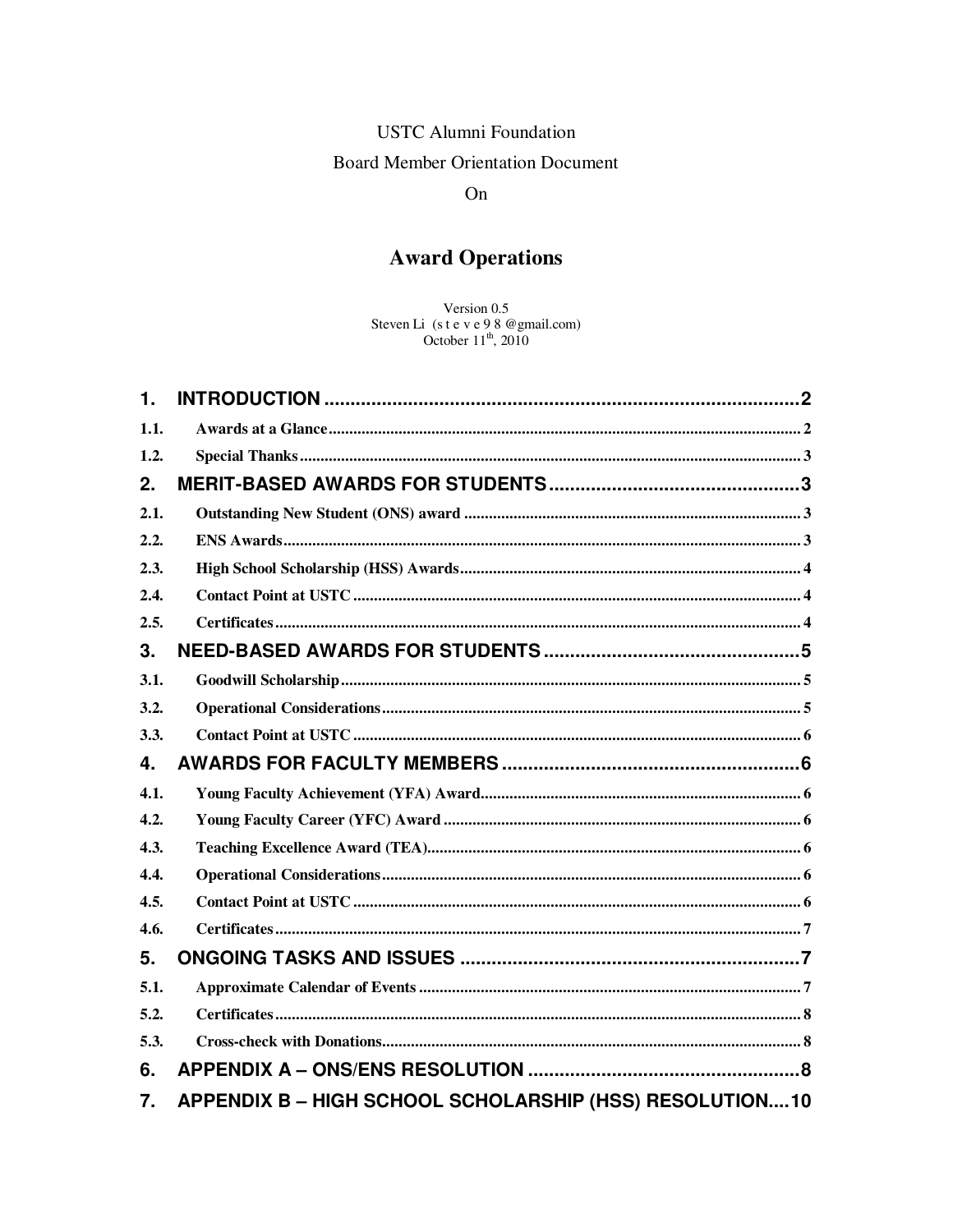| 8. APPENDIX C - YOUNG FACULTY ACHIEVEMENT (YFA) AWARD |  |
|-------------------------------------------------------|--|
| 9. APPENDIX D - YOUNG FACULTY CAREER (YFC) AWARD      |  |

**10. APPENDIX E – TEACHING EXCELLENCE AWARD (TEA) RESOLUTION 13**

```
11. APPENDIX F – SAMPLE AWARD CERTIFICATES AND CARDS ............15
```
# **1. Introduction**

The mission of the USTC AF, as stated in our bylaws is "promote the excellence of members of USTC", and to "promote the academic and cultural exchange". The primary means to make that happen is the issuing of awards of various types.

This document describes the various award programs the AF has in place today. It does not however describe how the award programs should evolve into the future, the AF board would decide that on an ongoing basis. When changes are made to our award programs by the board, this document should be updated accordingly.

| Award<br><b>Type</b>   | <b>Award Name</b>                                | <b>Amount</b>   | Number of<br><b>Annual Awards</b> | <b>Current AF</b><br>Manager <sup>1</sup> |
|------------------------|--------------------------------------------------|-----------------|-----------------------------------|-------------------------------------------|
| Student,<br>Merit      | <b>Outstanding New Students</b><br>(ONS, 杰出新生奖)  | $$400 - $1,000$ | Varies, 8 in 2009                 | None                                      |
| <b>Based</b>           | <b>Excellent New Students</b><br>(ENS,优秀新生奖)     | \$400           | Varies, 21 in 2009                | None                                      |
|                        | High-School Scholarship<br>(HSS, 高中奖学金)          | \$300           | Varies, 18 in 2009                | None                                      |
| Student,<br>Need Based | Good-Will Scholarship<br>(GW, 爱心奖学金)             | \$400           | About $200(50)$ new<br>each year) | <b>ZHANG</b><br>YongTian                  |
| Faculty,<br>Merit      | Young Faculty Achievement<br>Award (YFAA, 杰出成就奖) | \$5,000         | 1                                 | None                                      |
| <b>Based</b>           | Young Faculty Career Award<br>(YFCA, 青年教师奖)      | \$1,000         | About 5                           | None                                      |
|                        | Teaching Excellence Award<br>(TEA, 杰出教学奖)        | \$1,500         | About 2                           | None                                      |

## **1.1. Awards at a Glance**

 $\overline{a}$ 

<sup>&</sup>lt;sup>1</sup> For an award without an AF manager, as indicated by "None" in this column, Mr. ZHANG Shangyou had served and continues to serve as the manager of last resort.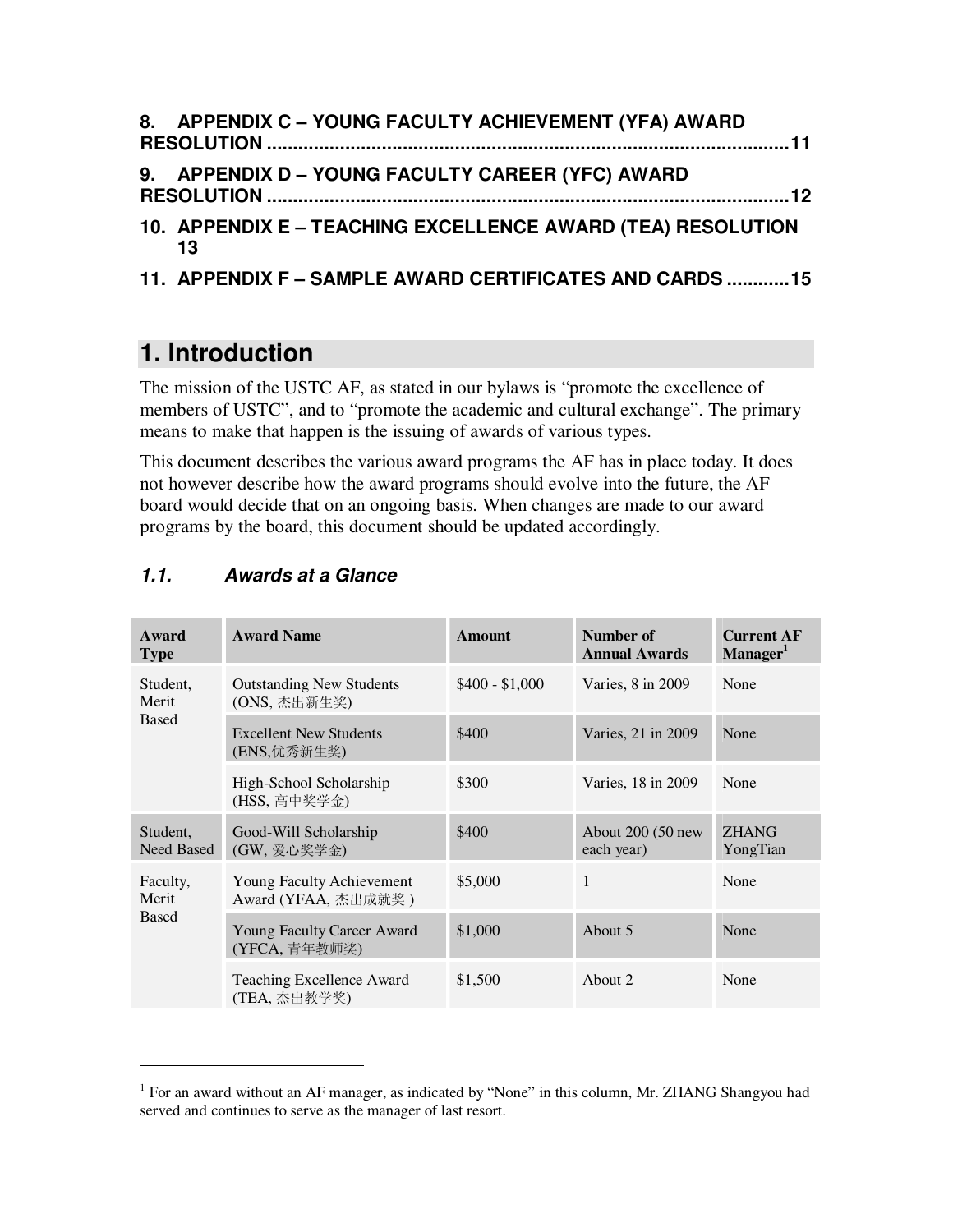# **1.2. Special Thanks**

Special thanks go to Mr. ZHANG Shangyou and Mr. ZHANG YongTian for helping me understand our award programs.

# **2. Merit-based Awards for Students**

The first awards issued by the AF were merit-based scholarships for incoming freshmen students. Over the years, the awards have evolved into the several types as described in this chapter.

# **2.1. Outstanding New Student (ONS) award**

This ONS award (优秀新生奖学金) was the very first award program established by the AF. In fact, it was one of the reasons for the founding of the AF. In the middle 90s, many in the alumni community felt that the quality of education and students are declining significantly at the USTC, and as such if we were to establish an award for good incoming freshman students, we could help the USTC attract better high school students and therefore improve the quality of the overall student body.

The detailed operational guideline for this award is specified in a AF GB resolution (see appended A), some highlights can be summarized below:

- Top 50 students (as measured by the college entrance exam scores) from each province automatically qualify.
- Top 5% of all freshmen (again measured by the CEE scores) may qualify.
- USTC handles the evaluation process and proposes the list of candidates, the AF reserves the rights to selectively deny some of them.
- The amount of the award from the AF varies from \$400 to \$1,000, additional matching of approximately equal amount is available from USTC.

In practice, the AF has been following an additional number of practices below over the years:

• Total number of awards is about 3-15 each year, this really depends on the CEE scores of the incoming students. We were giving out more than 20 awards in some years, but much fewer in recent years.

### **2.2. ENS Awards**

Over the years as the ONS awards gained its recognition, many donors in the alumni community expressed desire to set up awards for new students in their own departments. Thus born the Excellent New Students (ENS) award. There are a number of sub-funds that are set up for this purpose, a partial list of them are as the following.

- 8311 ENS Award: awarded to the top student in the College of Computer Sciences. (est. 1996).
- 7761 ENS Award: awarded to the 2 top students in the College of Computer Sciences. (est. 1998)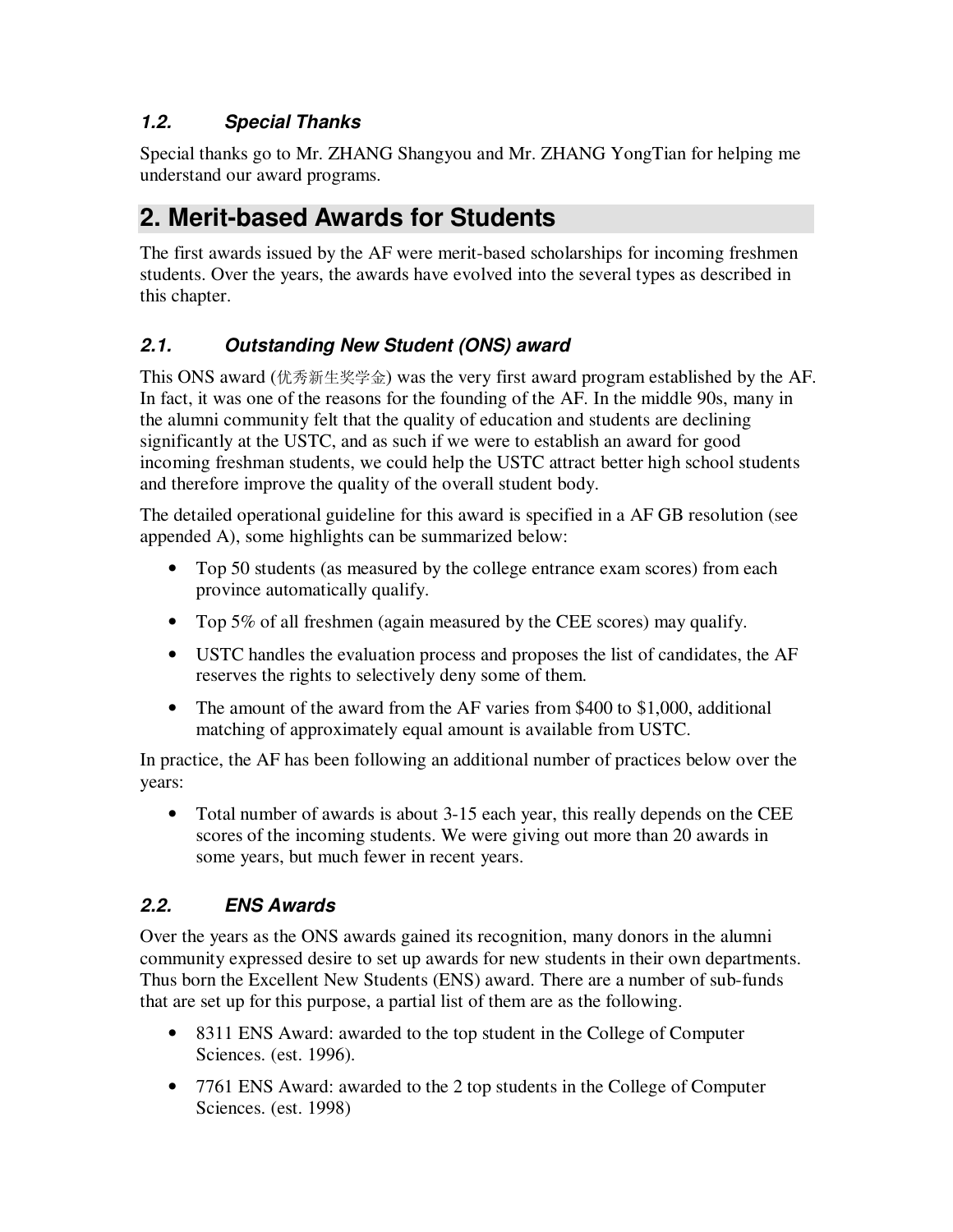- YANG Ya Memorial Scholarship (杨亚纪念奖学金), awarded in principle to the top 10 female students. (est. 1999)
- **ZHANG Xiaozhen Memorial Scholarship** (张小真纪念奖学金) awarded to one female ENS student each year, usually in the Department of Biology. (est. 2007)

Many of the guidelines and instructions for the sub funds are not established clearly enough, and it's possible that the award coverage may overlap. In practice the award manager would coordinate which students are awarded from which sub-fund.

# **2.3. High School Scholarship (HSS) Awards**

This is a sub category of the ONS award, basically awarded to freshmen students from specific high-schools. It is also provides a funding model for alumni to make donations that are earmarked for their own high school. So far, there are 22 named high schools including famous ones like: 荆州中学, 黄岗中学, 合肥一中, 南昌二中, etc. The definitive list is published at http://www.ustcaf.org/c/f?l=af/s/h.

The definitive guideline for the HSS awards can be found in the HSS resolution passed in 2002, as documented in Appendix B.

Each of the HSS award is funded through an individual sub-fund. The message of awards specifically tied to individual high-schools is an excellent one to help with fund raising from the alumni who came from the same high school.

The balances for some of the sub-funds are falling dangerously low, some even have negative balances<sup>2</sup>. It is worth being considered as a fund-raising objective.

The primary benefit for the HSS award is to establish and maintain close relationship between the USTC and some of the premier high-schools. As such, normally we inform the USTC of the list of high-schools around the May timeframe before the recruiting season starts.

# **2.4. Contact Point at USTC**

The contact person at USTC for all new student related is a Mr. 王胜平, of the USTC Student Affairs department (学生工作部). His email address is **spwang@ustc.edu.cn**.

# **2.5. Certificates**

-

Each ONS/ENS/HSS recipient receives an award certificate (see samples in Appendix F). These award certificates carry the signatures of the AF Chair, Vice Chair and Secretary (printed). On the back, each certificate carries the signature or seal of the person who printed the certificate, along with a list of all previous 500 or so AF student/faculty award recipient names.

 $2^2$  The exact balances on the various HSS sub funds, is available from the master sub-fund balance page at http://www.ustcaf.org/c/f?w=cfn-afsa&show=1&l=af/s/a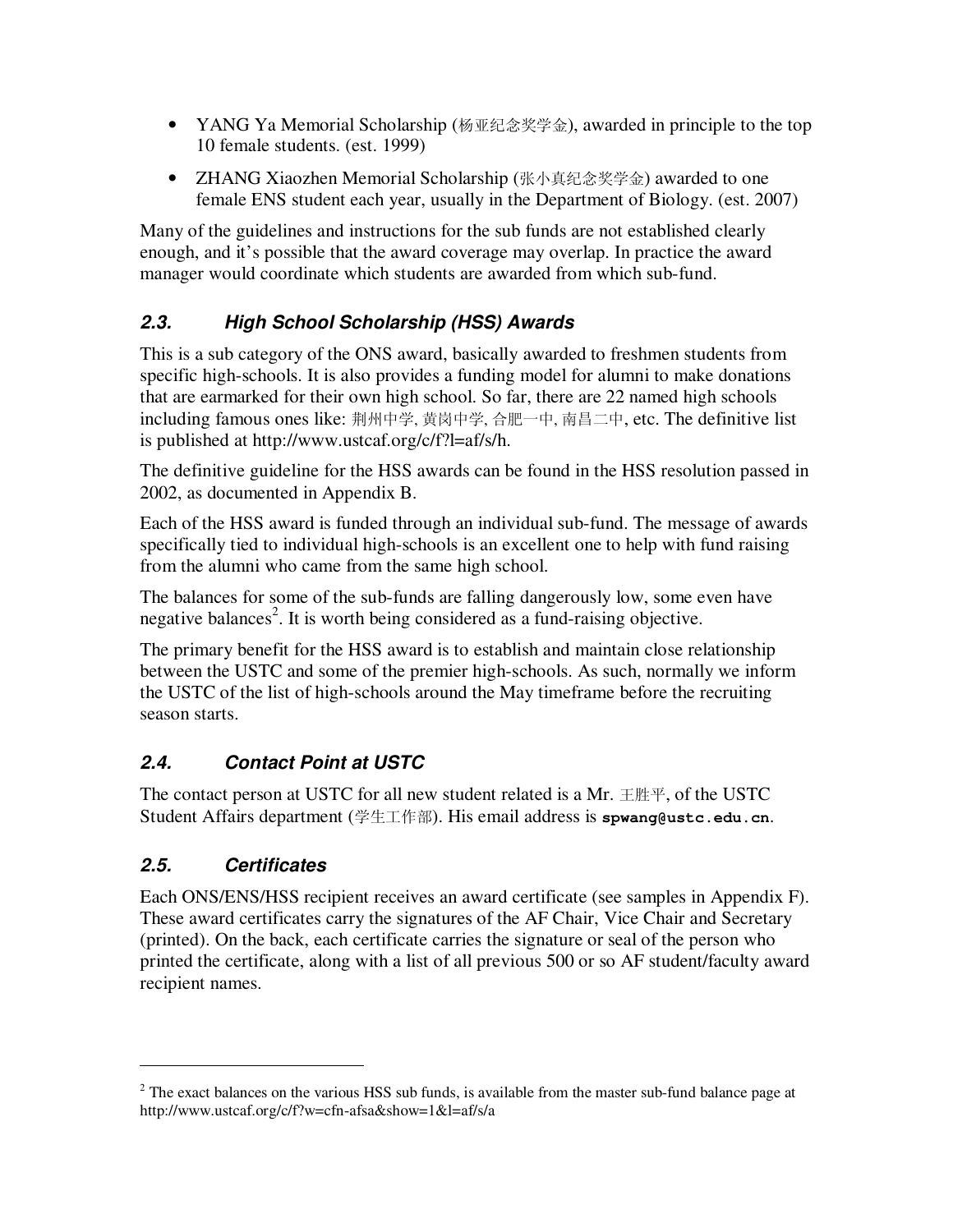Each award recipient also receives a wallet sized card, with the front side being a miniature version of the certificate, and the bad side being a Chinese version of the certificate. Both the certificates and the cards carry the AF official stamp.

# **3. Need-based Awards for Students**

# **3.1. Goodwill Scholarship**

The Goodwill (GW) Scholarship was established in 1999 with the objective to help students in poor financial situations. It is designed to cover all of the living expenses for a student for his/her entire stay at the USTC. Our own calculations peg that at \$400 a year, and in practice we ask the USTC officials to nominate 50 students for us every year, usually with the condition of about 10 recipients coming from specific colleges or  $departments<sup>3</sup>$ .

Covering this many students (4 batches of them amount to 200 students) calls for a sizable amount of money. The solution is to have our donors "adopt" these students one by one, or sometimes a few at a time. With such a direct sponsorship arrangement, we've found it a lot easier to raise money.

# **3.2. Operational Considerations**

 $\overline{a}$ 

Operationally, the AF normally receives the list of candidates from the USTC in October after the new school year starts. We then issue the  $1<sup>st</sup>$  of 4 batches (one each year) of awards to them in November or December.

To help us better solicit sponsors, we need more information from these students. So generally February we send out a blank GW form through USTC for the students to fill out. This form has a section for publicly publishable information, plus a section for private information available only to sponsors. The filled out form, together with the original USTC version of the application forms, are displayed on the AF web site when we start solicit sponsors.

The results of such fund raising campaign vary from year to year. As of the writing of this document, 12 of the 2008 students and all 50 of the 2009 students remain unsponsored.

It is worth noting that the first-year awards to GW awardees are done before the sponsors are found. It is important to note with the sponsors in our fund raising campaign that they are covering the students for 4 years, even though the  $1<sup>st</sup>$  year payment had been made already, using an advance from the AF general fund.

 $3$  This is due to the fact so that some of the sub-funds that support the overall GW program have such requirements. The USTC is generally free to choose the other 40 recipients from all departments and colleges.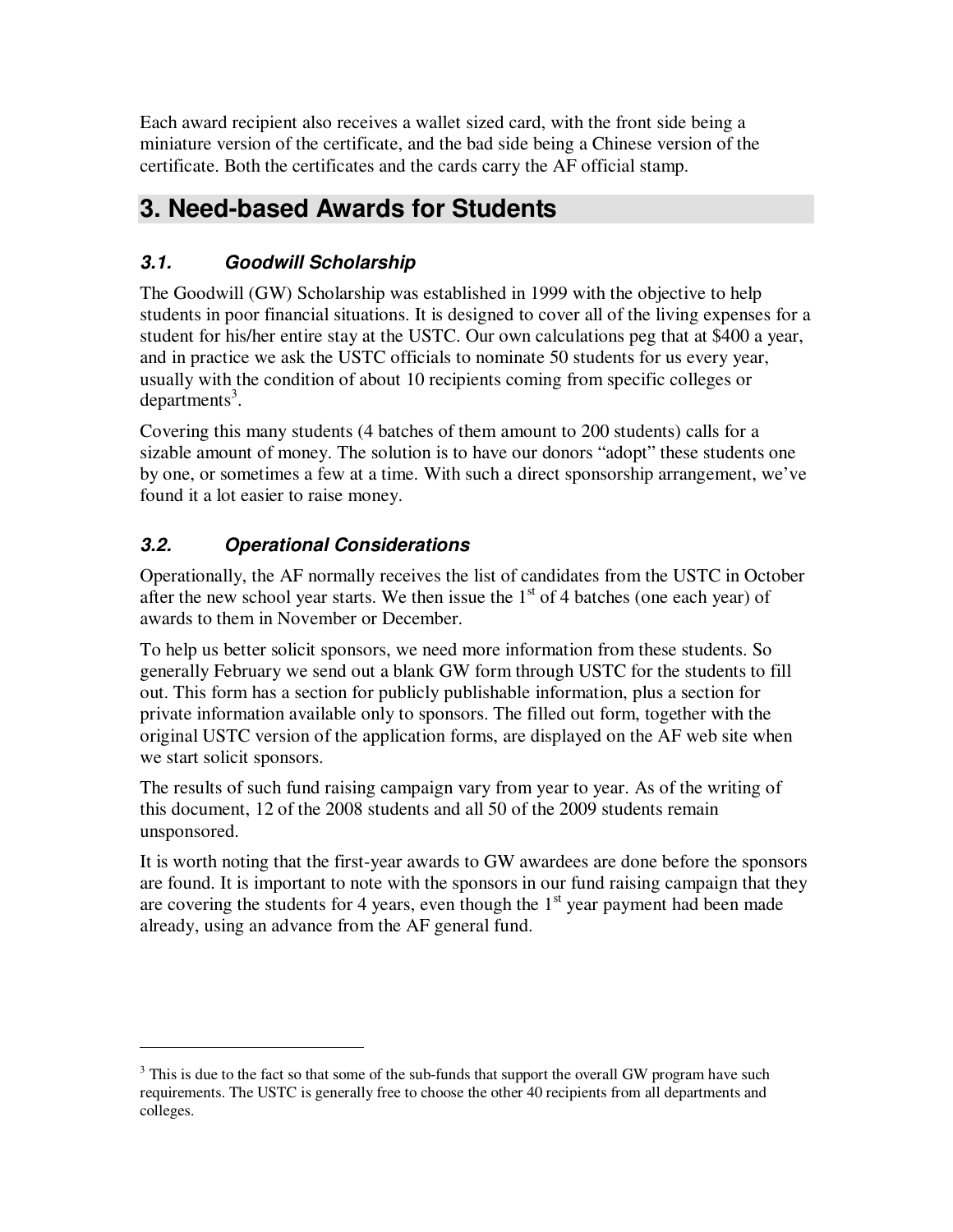# **3.3. Contact Point at USTC**

The contact person for the Goodwill scholarship at USTC is a Ms. 杜伟, of the USTC Student Affairs Department (学生工作部). Her email address is **ddd1023@ustc.edu.cn**.

# **4. Awards for Faculty Members**

# **4.1. Young Faculty Achievement (YFA) Award**

Many of us who graduated from the USTC recognized the significant contributions that the young faculty staff has made toward the overall quality of the education we receive there. They were not (at least not yet) big-shot professors, but were hard-working both in research and teaching, and deserved to be recognized and rewarded. We set up the YFA award for such a purpose, for one special individual every year that has made significant and promising achievement.

The amount of the YFA award is \$5,000. With one award available, the AF asks the USTC for at least 2 candidates.

# **4.2. Young Faculty Career (YFC) Award**

The YFC award is an offshoot of the YFA award, at the lower amount of \$1,000, but awarded to more recipients (5) every year. This award is targeted at the young faculty members who may not have made the big achievements, but are showing great promise.

# **4.3. Teaching Excellence Award (TEA)**

This award was set up initially in 1999, to recognize the best teaching members of the USTC faculty.

It was designed that we give this award to 2 members of the teaching staff, occasionally we give it out to 3 individuals per request from and discussion with the USTC staff. Each award is \$1,500.

# **4.4. Operational Considerations**

The AF receives the list of candidates from the USTC usually in June. We've always asked for a bigger list and made our decision to give the award to a subset of people on that list. This has been a contention point with the USTC, whose staff generally do not like this policy of ours, but managed to deal with the situations, sometimes by giving other awards to the individuals rejected by us.

The YFAA, YFCA and TEA awards are traditionally issued in August before the school year starts, but we have seen delays of 1-3 months from the USTC side.

# **4.5. Contact Point at USTC**

The contact person for all faculty related awards at USTC is a Mr. 倪淮光, of the USTC Human Resources Department (人事师资处). His email address is **nhg@ustc.edu.cn**.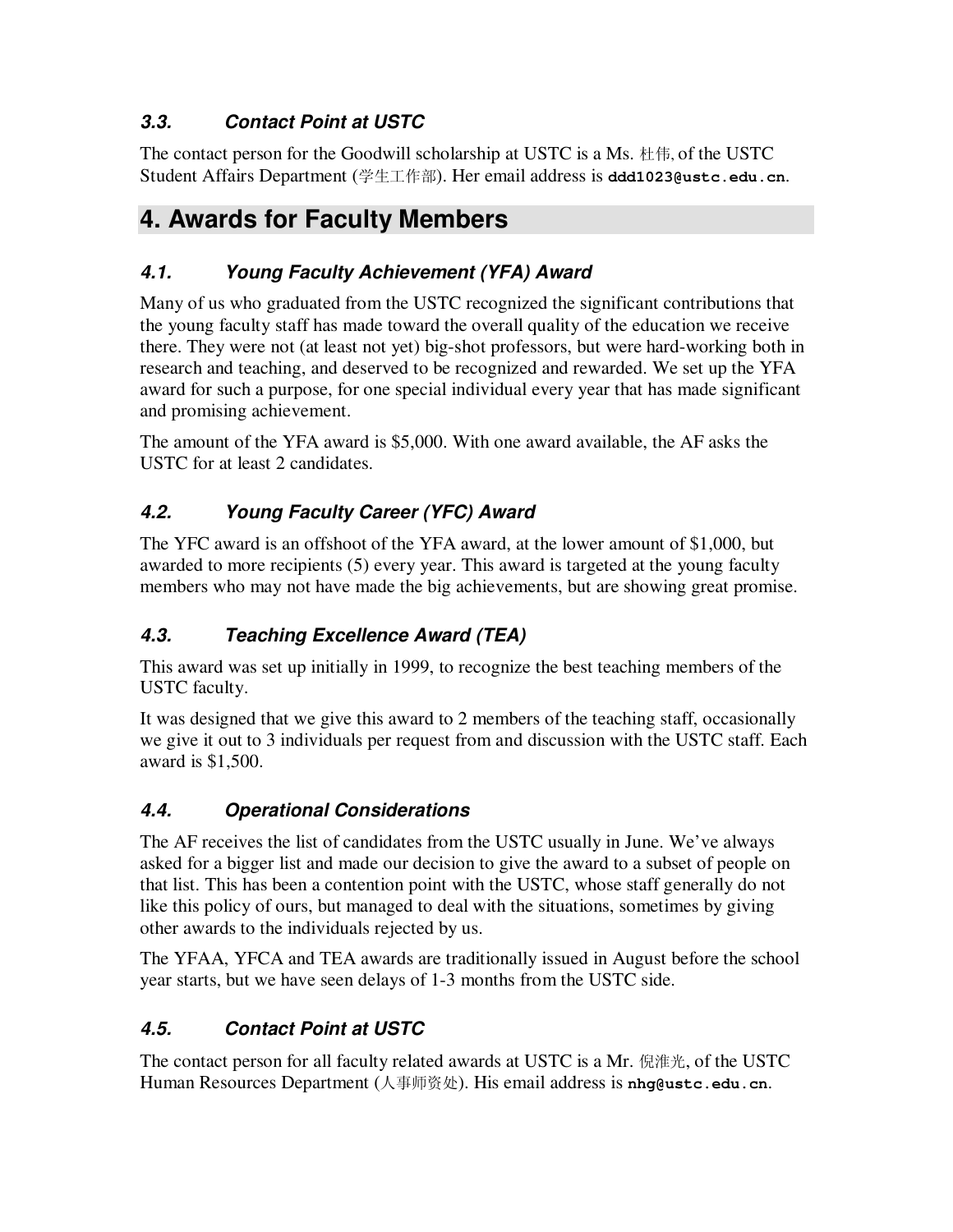### **4.6. Certificates**

All faculty award recipients receive award certificates similar to the ones issued for student awards, described in section 2.5. Samples can be found in Appendix F.

# **5. Ongoing Tasks and Issues**

### **5.1. Approximate Calendar of Events**

Most of the AF awards started in the 1995 to 1999 time frame. During most of the 10+ years of operations on these awards, we have the following approximate calendar of events. There have been some delays (small in case of faculty awards, bigger in case of GW awards) in recent years.

| <b>Month</b>      | <b>Award Type</b>  | <b>Actions</b>                                                                                                                                                                                       |
|-------------------|--------------------|------------------------------------------------------------------------------------------------------------------------------------------------------------------------------------------------------|
| May               | <b>HSS</b>         | AF informs USTC of the list of high schools in the HSS program,<br>before the recruiting season starts.                                                                                              |
| May               | Faculty            | AF informs USTC to nominate candidates for faculty awards                                                                                                                                            |
| June              | Faculty            | USTC sends the AF the list of faculty award candidates;                                                                                                                                              |
| July              | Faculty            | After a few iterations and discussions with USTC, AF decides<br>the final set of awardees for faculty awards, and informs USTC.                                                                      |
| End of<br>August  | Goodwill           | AF informs USTC of number of Goodwill Scholarship it intends<br>to award, including number of recipients from designated<br>colleges and departments. The total number is usually about 50.          |
| Mid<br>September  | <b>ONS/ENS/HSS</b> | USTC sends AF the ONS/ENS/HSS candidates. AF generally<br>awards all ONS candidates, but chooses to award selected<br>DNS/HSS candidates, based on candidates' information and<br>sub-fund balances. |
| Late<br>September | All                | AF gives permission to the USTC program coordinates to<br>withdraw specific amount of award fund from a USTCAF<br>account kept by USTC, as soon as an award is finalized.                            |
| Early<br>October  | All                | Making and shipping of all award certificates and award cards                                                                                                                                        |
| October           | Goodwill           | USTC sends the AF the list of Goodwill Scholarship candidates                                                                                                                                        |
| February          |                    | Delaware Franchise Tax due                                                                                                                                                                           |
| February          | Goodwill           | AF sends USTC blanks GW forms for GW candidates to fill out<br>(see section 3.2)                                                                                                                     |
| March             | Goodwill           | AF starts fundraising to find Goodwill sponsors.                                                                                                                                                     |
| May               | Goodwill           | AF completes the effort to find sponsors for all Goodwill<br>candidates.                                                                                                                             |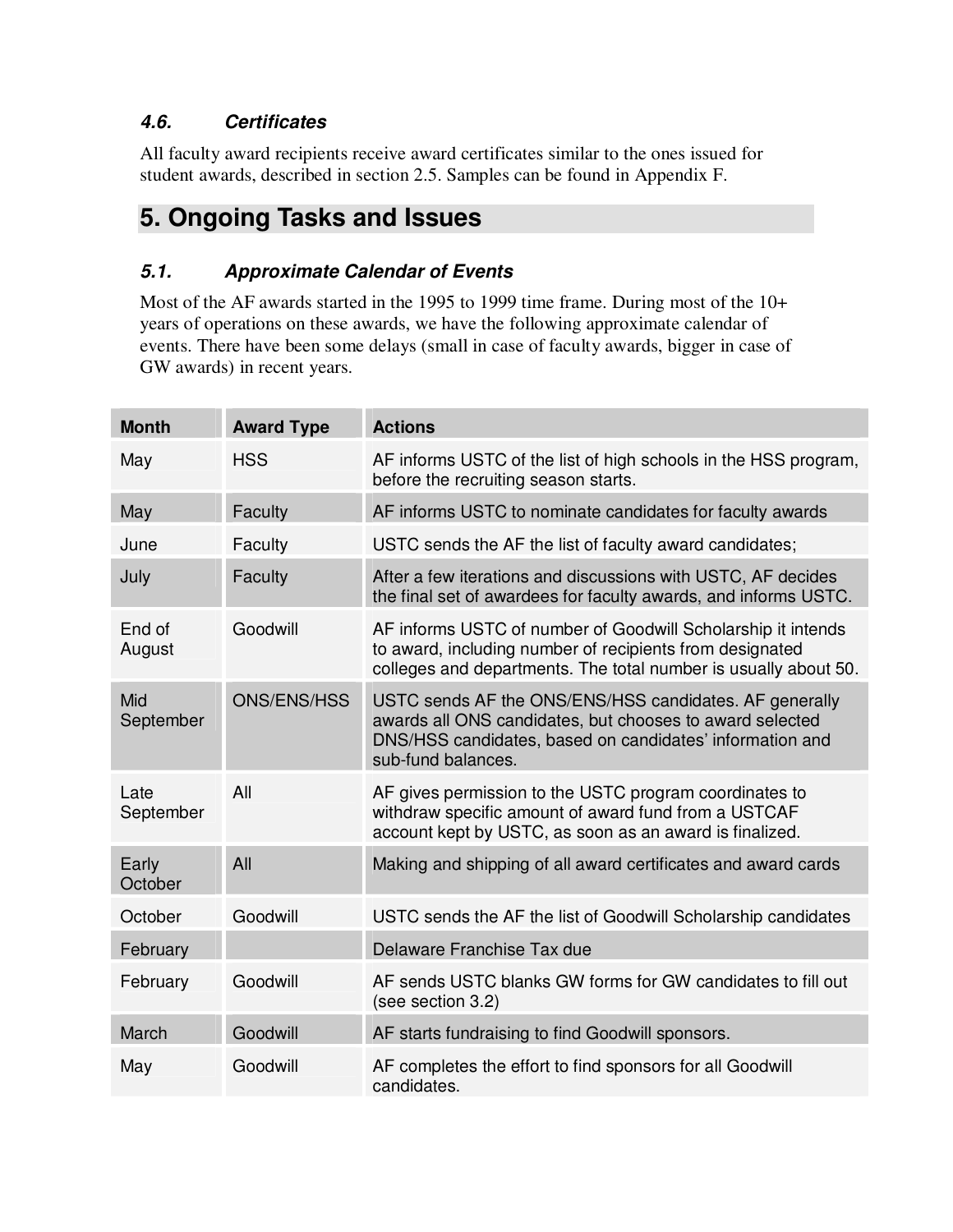| May     | Tax return filing due on 5/15.                             |
|---------|------------------------------------------------------------|
|         |                                                            |
| Various | AF approves several small awards from some sub-funds, on a |
| Month   | case by case basis.                                        |
| Various | AF approves awards issued by USTC-IF that use AF funds,    |
| Month   | provided that recipient names and award amounts are known. |

### **5.2. Certificates**

It is our tradition to make and issue appropriate and reasonably good (and official) looking award certificates for our awardees. This is a tedious and time consuming task, currently handled by Mr. ZHANG Shangyou, who has expressed strong desire to offload this task to another volunteer.

### **5.3. Cross-check with Donations**

The AF had not done a cross-check with the amount of annual donations to ensure that we have adequate ongoing donations to support all the award programs described in this document. It may be a worthwhile item for a future board to look into.

# **6. Appendix A – ONS/ENS Resolution**

Resolution GBR-2003008

As published at: http://www.ustcaf.org/c/f?l=af/r3&w=cfn-reSol&rs=3&rd=42

Title: Outstanding New Student Award Guidelines (version 2)

USTCAF Outstanding New Student Award Guidelines (version 2)

0. Purpose: This award is designed to attract the most outstanding high school graduates to attend USTC. Awardees will each receive a cash award plus an award certificate. The recipient is the sole end benefactor of this award; such an award must not be transferred to the third party.

Note: AF is a shorthand name for USTC Alumni Foundation (USTCAF); GB stands for the governing board of USTCAF. The usage of AF or GB is exclusive in this article; no other interpretation is acceptable.

### 1. Award Categories:

 (A) Award to the most outstanding students. Provincial #1 in College Entrance Examination is automatically qualified. Perspective candidates also include but are not limited to Gold Medallists in international high school student competitions in major area of high school study. The award amount is USD\$1000, USTC matches to RMB 10,000.

 (B) Award to exceptionally outstanding students. Provincial #2 in College Entrance Examination is automatically qualified for this category but not limited to. The award amount is USD\$600, USTC matches to RMB 7,000.

 (C) Award to outstanding students. Provincial top 50 in College Entrance Examination is automatically qualified for this category. Perspective candidates also include the top 5% in all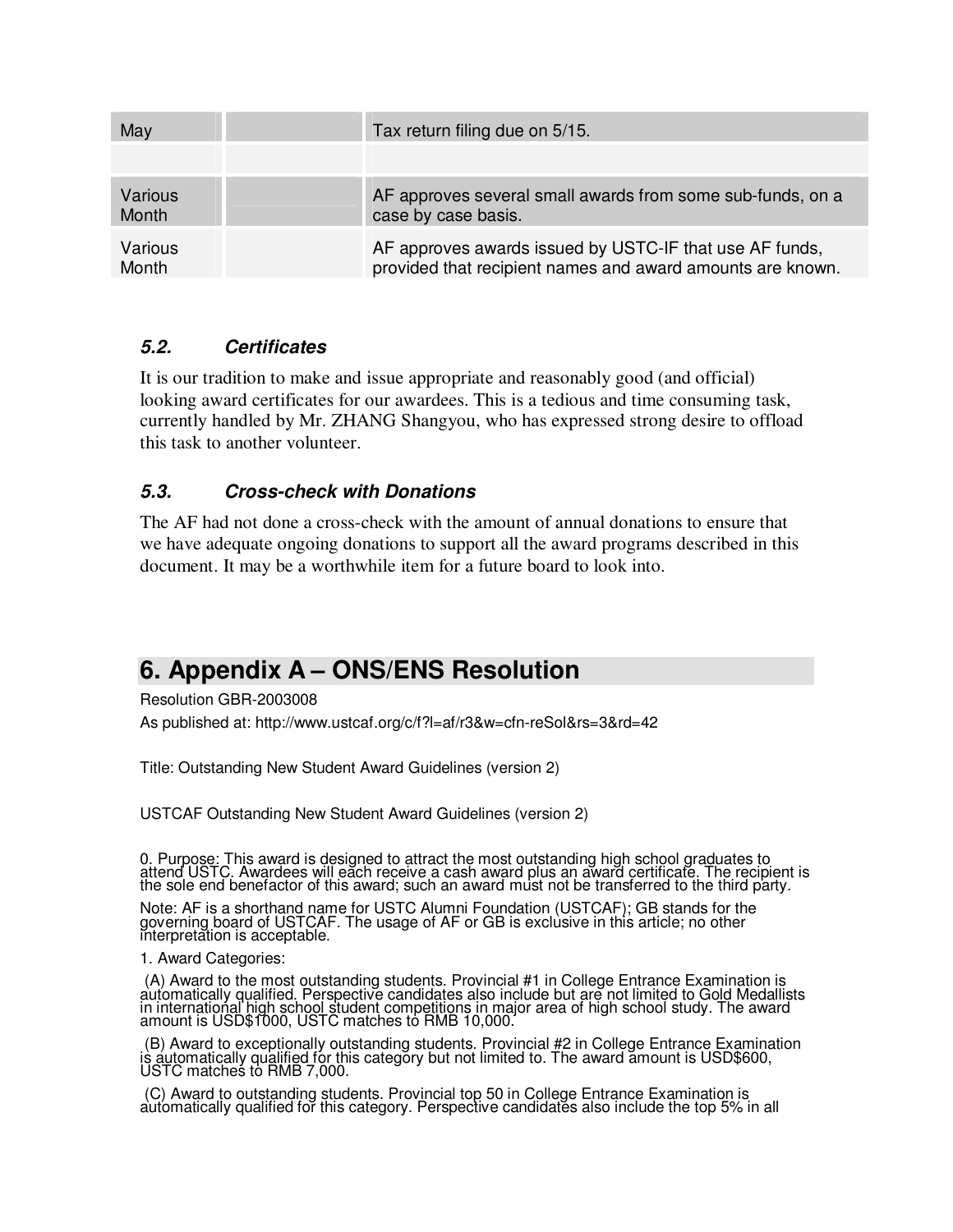USTC new students in the official College Entrance Exam to USTC. The award amount is USD\$400, USTC matches to RMB 4,000.

### 2. Selection procedures

Each year when information concerning the criteria adopted is available, USTC should give a single complete list of candidates with detailed qualification information to the governing board of AF (GB as hitherto referred) at the earliest convenience, which is preferred to be before the new students registration if applicable. AF and GB are not responsible for later or incomplete information of candidates. GB makes decisions based on merits of candidates, as well as the availability of AF's fund balance. GB voting will make the decision on candidates.

The total award from AF each year must not exceed the total amount allocated in AF's fiscal budget that year. In consideration of the criteria, size of USTC and AF, the number of awardees is not fixed but is preferable not to exceed the number of departments in USTC. However, this does not imply that the award has any implicit or explicit relation with the department where a student is affiliated. Moreover, the budget restriction does not apply to awards made by special funds.

#### 3. Responsibilities of USTC

It is the responsibility of USTC to make public the selection criteria of this award to all eligible candidates. It is the responsibility of USTC to submit a comprehensive list of candidates to GB in time for decision of awardees. It is of the responsibility of USTC to distribute the awards and certificates to awardees when an official AF representative is not on scene. All eligible candidates should contact USTC for issues regarding nomination. AF welcomes comments and feedback from candidates or other students but recognizes that USTC's nomination list through the official channel is the only nomination list to be based on. AF is not liable for any dispute due to failure of USTC to comply with such responsibilities.

GB recognizes that the standards and available information used may not be the sole best criteria to make a judgement on individual students from different backgrounds and education and assume no liability on the use of the standard. GB reserves the right to decline any candidate when there is no unified standard to compare between the candidates in all the new students in large. For example, #1 in any one class is not automatically eligible for this award with the exclusion of special funds. AF and GB respect the excellence of these and other students declined but is limited to award only the candidates best fit into AF's scope and goal. It is the responsibility of USTC and students in seeking appropriate award and maintaining a fair and workable standard in honoring all distinguished students.

#### 4. Status of awardees

The recipient of AF's awards should bear high moral and merit standards. If an awardee is proven to have conducted serious misconduct, such as cheating on grades, forging merit documents, or participating in criminal activities, AF reserves the right to revoke the certificate of the awardee, to publicize and notify concerned parties, or to seek further legal actions if applicable. The revoked awardee will be permanently banned from receiving any future AF awards or joining the GB. The decision to revoke an award has to be approved by 2/3 majority of GB members.

#### 5. Rights of awardees

This scholarship is awarded to the most talented young individuals entering USTC. AF certifies the usage of the award certificate by the recipient in seeking schools for study, employment or other honorary awards. The recipient has the rights to decline or return such an award.

#### 6. Bill of conflicts

AF is the only legitimate organization in providing such an award. AF reserves the exclusive usage of the name of the award namely "Outstanding New Student Award". AF is entitled to make final decisions on the awards and revoke an award if actions of the recipient violate items and spirits in this article.

If there is conflict of interests, AF reserves the final rights to interpret this article. The decisions by GB on matters related to this award are final. AF bears no legal obligations to recipients of this award, USTC or concerning parties.

### (7) Exemptions

Any exemption from the guidelines listed in this article and modifications concerning this award will have to be approved by 2/3 GB members. The Executive Committee (including Chair, Vice-Chair and Secretary) have the final veto rights to overturn such exemptions.

Add'l info: Only chaged Category 3 candidates from #3 to top 50s.

Author: Zhang, Shangyou, Sponsors: Liren Chen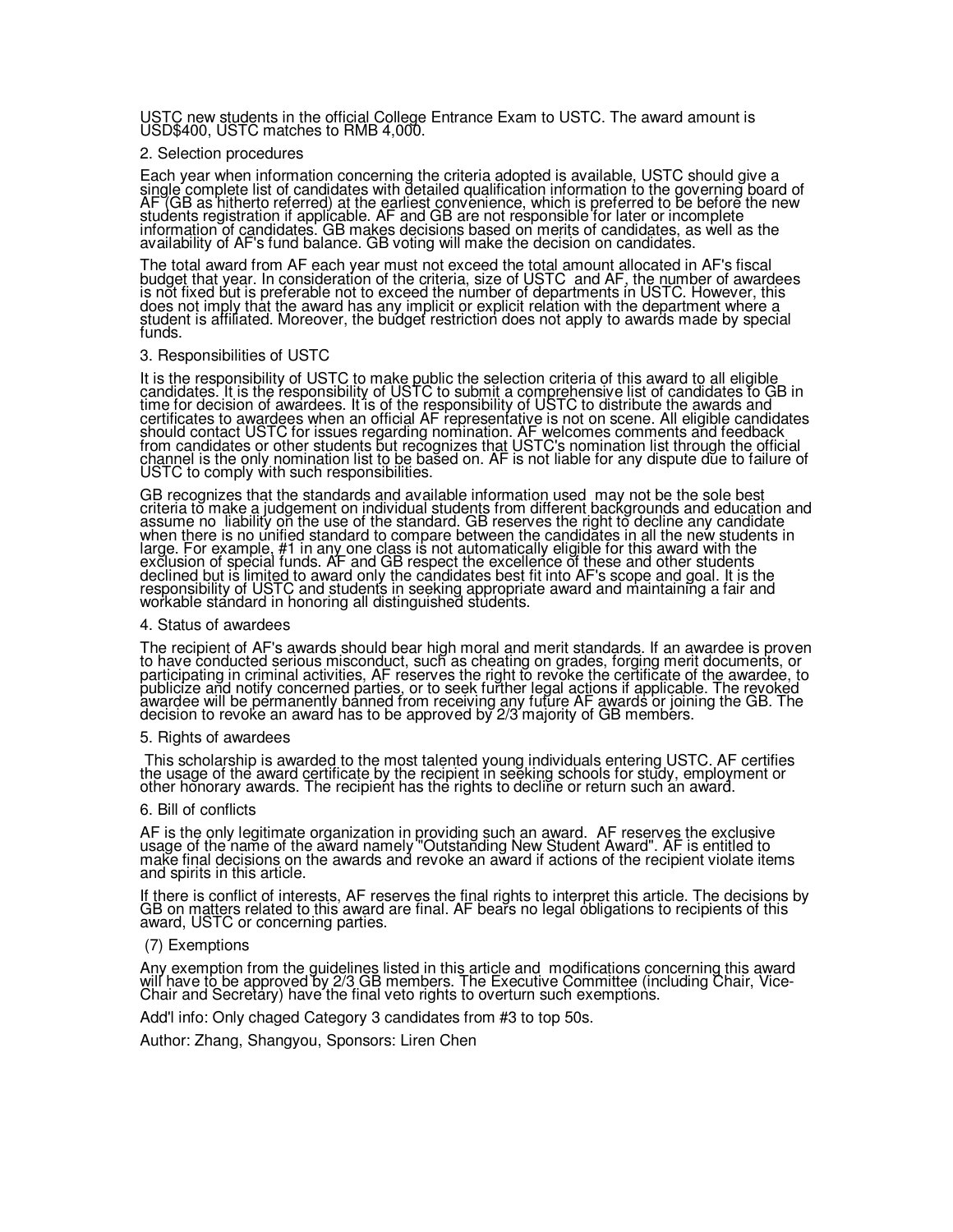# **7. Appendix B – High School Scholarship (HSS) Resolution**

Resolution GBR-2002002,

As published at: http://www.ustcaf.org/c/f?l=af/r3&w=cfn-reSol&rs=3&rd=36

Title: Guidelines for the USTCAF High School Scholarship

Note: AF is a shorthand name for USTC Alumni Foundation (USTCAF); GB stands for the governing board of USTCAF; HSS stands for High School Scholarship -- an AF sub-fund; ONS stands for Outstanding New Student Award; ENS stands for Excellent New Student Award.

### 1. THE GOAL:

To attract the best high school graduates to attend USTC. Awardees will each receive a cash award plus an award certificate. The recipient is the sole end benefactor of this award; such an award must not be transferred to the third party.

2. The HSS Awards -- ONS and ENS.

The HSS will provide additional funds for ONS and serve as a supplement for ONS with lower criteria. Students qualified for ONS will receive the ONS with fund from the HSS if available for this high school. The criteria and award amount for ONS are specified in GB corresponding resolutions. The number of ONS with funds from HSS will increase as more high schools have HSS.

The HSS award annually ENS with a cash amount of \$300 or more, depending on the level of donations. The awardees must be

(1) from the specific high school where the HSS is available,

(2) not qualified for ONS,

 (3) better in academic standing than the rest students from the specific high school, or better th<u>àn t</u>he average new students in USTC if the candidate is the only one student admitted to USTC that year.

The assessment on academic standing might vary from year to year. It will be based on USTC recommendation and the preference of HSS subfund managers.

### 3. The HSS Fund Management.

The HSS subfunds are subject to the regulation on special subfunds of AF. The donors of an HSS subfund may form a management group to raise donations and to assist GB to issue ENS awards. HSS for several high schools may combine to issue ENS awards.

4. Responsibilities of USTC.

It is the responsibility of USTC to recommend condidates for ENS awardees. USTC would assist to distribute the award money and certificates to awardees.

5. GB is the sole decision maker on all issues related to HSS.

AF is not liable for any dispute due to failure of USTC to comply with their above-mentioned responsibilities. GB realizes that the standards and information used in the selection process as provided may not be the best or complete but will assume no liability for such and will reserve the right to drop any candidate based on its best judgments.

### 6. Status of awardees.

The recipient of AF's awards should bear high moral and merit standards. If an awardee is found to have serious misconduct, such as cheating on grades or the College Entrance Exam, forging merit documents, or participating in criminal activities, AF reserves the right to revoke the certificate of the awardee, to publicize and notify concerned parties, or to seek further legal actions if applicable. The revoked awardee will be permanently banned from receiving any future AF awards or joining the GB.

### 7. Bill of conflicts.

AF will reserve the final rights to interpret this article. The decisions by GB on matters related to this award are final. AF bears no legal obligations to recipients of this award, USTC or concerning parties. Any exemption from the guidelines listed in this article or modifications concerning this award will need to be approved by GB.

[... Chinese version omitted for brevity ... ]

Author: LIU, Zhifeng, Sponsors: DING Jian, ZHANG Wei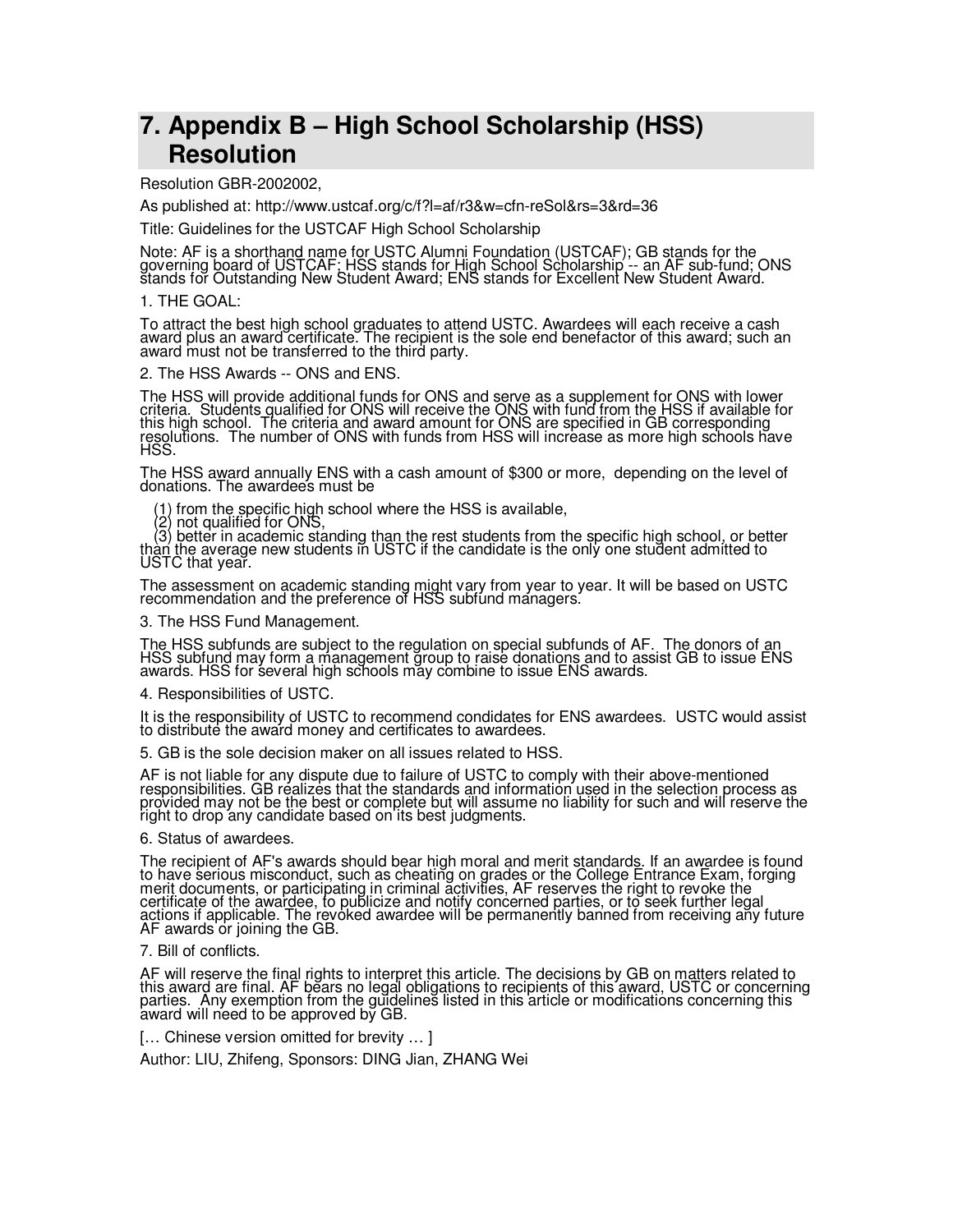# **8. Appendix C – Young Faculty Achievement (YFA) Award Resolution**

### Resolution: GBR-2006018

As published at: http://www.ustcaf.org/d//2007/res18.html

Guidelines for the USTCAF Young Faculty Achievement Award

This is the first resolution in response to the need to establish separate awards for outstanding academic achievements and early career development among young faculties.

(Note: AF is a shorthand name for USTC Alumni Foundation (USTCAF); GB stands for the governing board of USTCAF. The usage of AF or GB is exclusive in this article; no other interpretation is acceptable.)

### (1) THE GOAL

To award outstanding young faculty members for their prominent academic achievements at USTC and to promote academic excellence among USTC young faculties.

### (2) THE PROCESS

The Young Faculty Achievement Award (YFAA) is awarded annually to one qualified member of the USTC faculty, with a total cash amount of \$5,000, depending on the credentials of candidates and the availability of funds. In special circumstances when there is more than one truly exceptional candidate in a given year, two awards may be issued under GB's discretion. Vice versa, if no qualified candidate is available, GB may elect not to issue YFAA for the given year. Applications of no less than two candidates shall be submitted by USTC to USTCAF at least one month before the start of a new academic year. The GB first makes a preliminary selection of recipients and notifies USTC, then modifies this preliminary selection if necessary based on the feedback from USTC and makes the final decision on recipients. The GB announces the recipients at the beginning of a new academic year. The award is given out in one installment.

### (3) QUALIFICATIONS

To qualify for the YFAA, a candidate MUST fulfill all of the following list of requirements:

- (a) Be an active member of the USTC faculty at the HEFEI campus,
- (b) Be nominated by USTC based on outstanding academic achievements,
- (c) Be a Ph.D. holder from an accredited Chinese or international institution,
- (d) Be of 40 years old or younger,
- (e) Has not previously received YFAA,
- (f) Has submitted all the application materials (see below), and
- (g) Maintains on the USTC faculty during the academic year when receiving the award.

The application for YFAA must include:

(a) One page essay stating the applicant's academic achievements at USTC, and how your work ànd service contributed/will contribute to USTC significantly in the past and in the future,

- (b) a curriculum vita,
- (c) a list of four references, at least two are outside USTC, and
- (d) other supplemental materials the applicant deems helpful in his/her application.

### (4) RESPONSIBILITIES OF USTC

It is the responsibility of USTC to make public the selection criteria of this award to all eligible candidates. It is the responsibility of USTC to submit the list of candidates and their applications to GB in time for it to make the necessary decisions. It is the responsibility of USTC to verify the information provided in the applications including the letters of recommendations. It is the responsibility of USTC to distribute the award money and certificates to awardees when an official AF representative is not able to be on site. All eligible candidates should contact USTC for issues regarding nomination. AF welcomes comments and feedback from candidates and faculty members/students. AF is not liable for any dispute due to failure of USTC to comply with its above-mentioned responsibilities.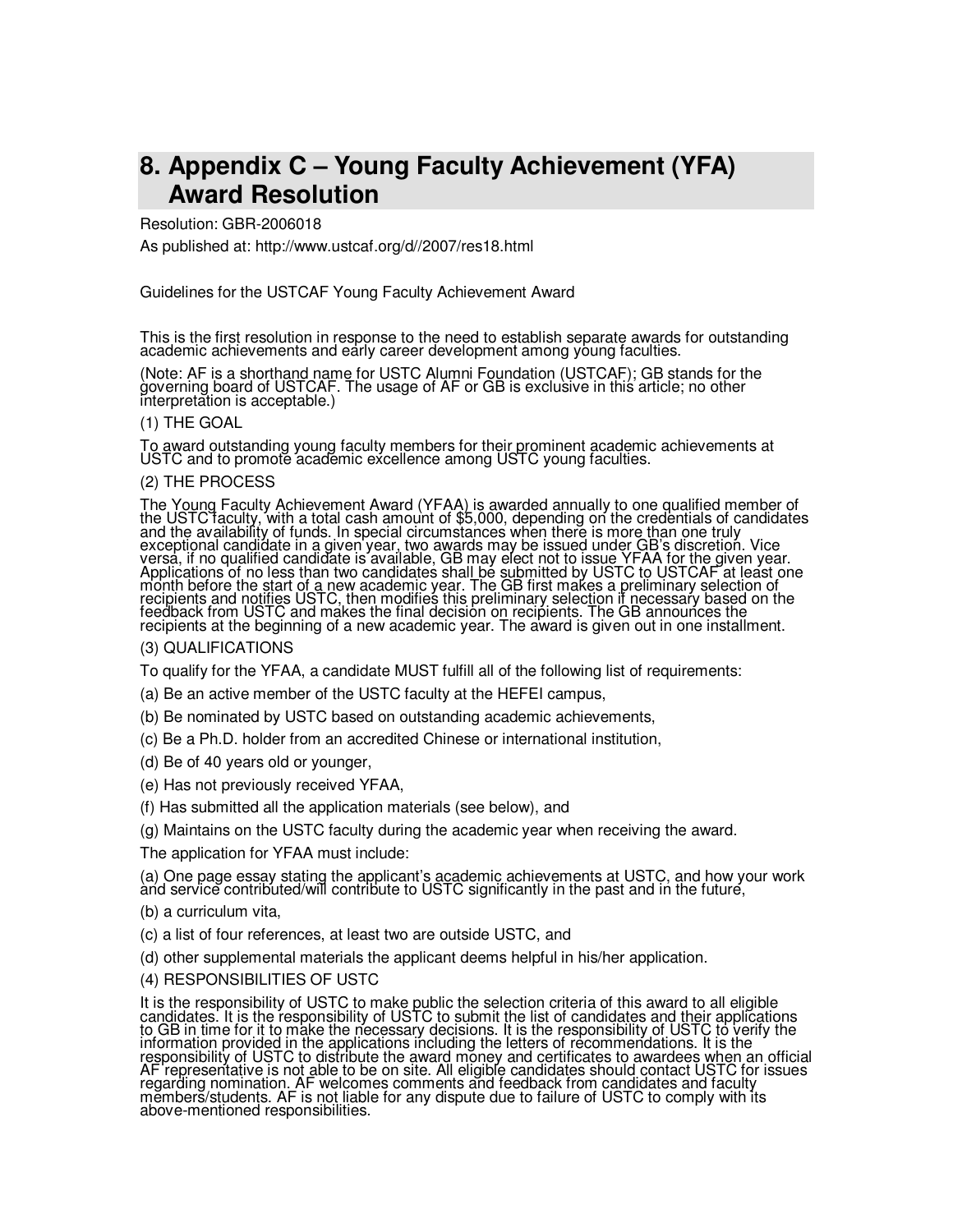GB realizes that the standards and information used in the selection process as provided may not be the best or complete but will assume no liability for such and will reserve the right to reject any candidate based on its best judgments.

### (5) STATUS OF AWARDEES

This award is intended to award outstanding young faculty members for their prominent academic achievements at USTC and promote the excellence of USTC. If the recipient terminates his/her association with USTC for any reason during the academic year of the award, USTCAF reserves the right to withdraw the award from such a recipient. The recipient of AF's awards should bear high moral and merit standards. If a recipient is found to have serious misconduct, such as forging merit documents or participating in criminal activities, AF reserves the right to revoke the certificate of the recipient, to publicize and notify concerned parties, or to seek further legal actions if applicable. The revoked recipient will be permanently prohibited from receiving any future AF awards. The decision to revoke an award has to be approved by 2/3 majorities of GB members. Under such circumstances, there may not be awardees for a given year.

### (6) BILL OF CONFLICTS

AF is the only legitimate organization in providing such an award. AF is entitled to make final decisions on the awards and revoke an award if the actions of a recipient violate the spirit of this award.

Were there any conflict of interests, AF will reserve the final rights to interpret this article. The decisions by GB on matters related to this award are final. AF bears no legal obligations to recipients of this award, USTC or concerning parties.

### (7) EXEMPTIONS

Any exemption from the guidelines listed in this article or modifications concerning this award will neéd to be approved by ăt least 2/3 GB members.

# **9. Appendix D – Young Faculty Career (YFC) Award Resolution**

Resolution: GBR-2006019

As published at: http://www.ustcaf.org/d//2007/res19.html

Title: Revised Guidelines for the USTCAF Young Faculty Career Award

This is the fourth amendment to GBR-2000-7-3 (Guidelines for the USTCAF Young Faculty Career Award) and the direct revision to GBR-2002006 (Revised Guidelines for the USTCAF Young Faculty Career Award) in response to the need to establish separate awards for outstanding academic achievements and early career development among young faculties.

(Note: AF is a shorthand name for USTC Alumni Foundation (USTCAF); GB stands for the governing board of USTCAF. The usage of AF or GB is exclusive in this article; no other interpretation is acceptable.)

(1) THE GOAL

To support promising young faculty members in their early career development at USTC.

### (2) THE PROCESS

The Young Faculty Career Award (YFCA) is awarded annually to four qualified member(s) of the USTC faculty, each with a total cash amount of \$1,000, depending on the credentials of candidates and <u>the</u> avail<u>ability o</u>f funds. Applications of no less than five candidates shall be submitted by USTC to USTCAF at least one month before the start of a new academic year. The GB first makes a preliminary selection of recipients and notifies USTC, then modifies this preliminary selection if necessary based on the feedback from USTC and makes the final decision on recipients. The GB announces the recipients at the beginning of a new academic year. The award is given out in one installment.

(3) QUALIFICATIONS

To qualify for the YFCA, a candidate MUST fulfill all of the following list of requirements:

(a) Be an active member of the USTC faculty at the HEFEI campus,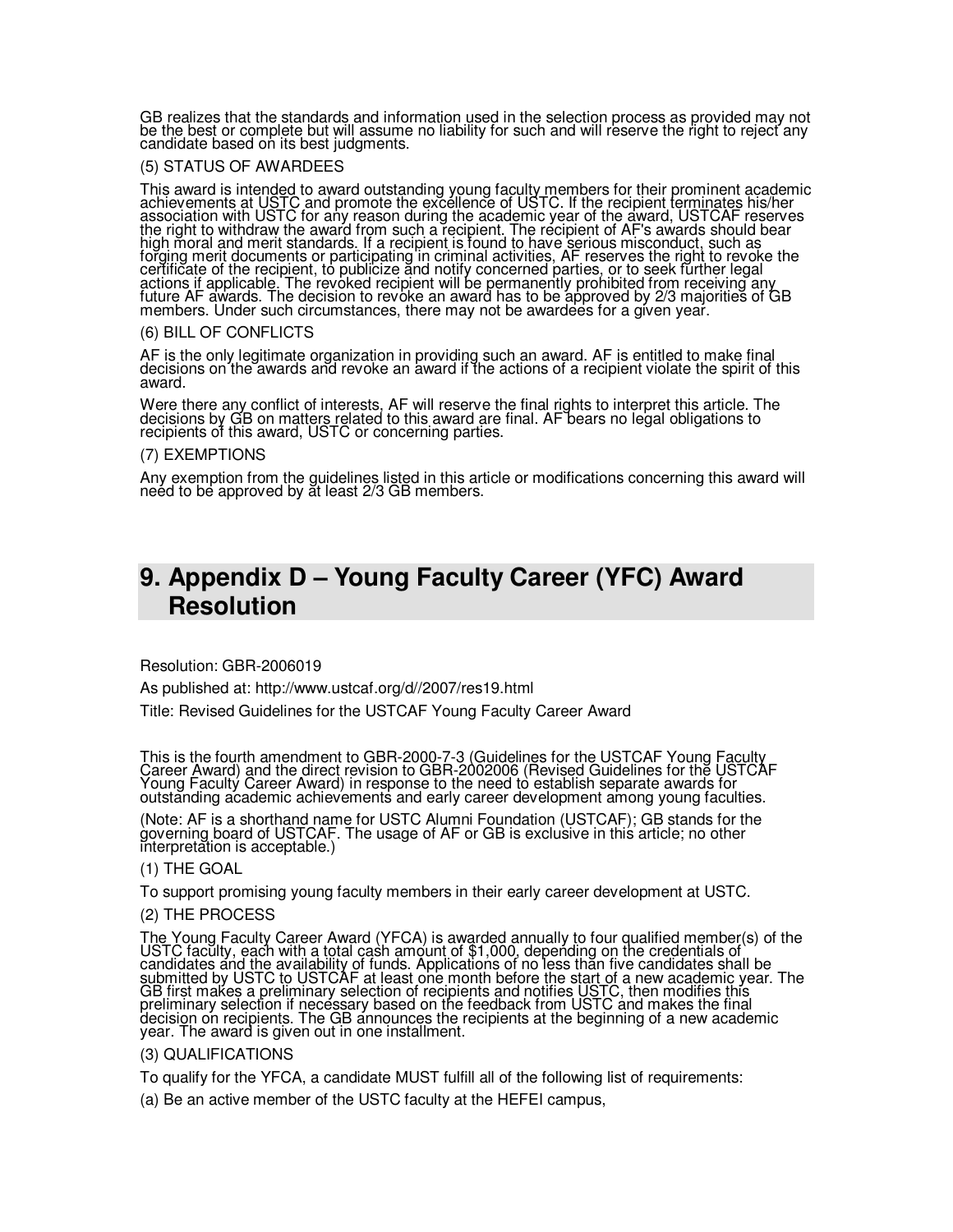(b) Be nominated by USTC based on promises in research,

- (c) Be a Ph.D. holder from an accredited Chinese or international institution,
- (d) Be of 35 years old or younger,
- (e) Be an Associate Professor at USTC,

(f) Joined USTC faculty within the last 3 years,

(g) Has not previously received YFCA or YFAA,

(h) Has submitted all the application materials (see below), and

(i) Maintains on the USTC faculty during the academic year when receiving the award.

The application for YFCA must include:

(a) One page essay stating the applicant's career aspirations at USTC, and how your work and service contributed/will contribute to USTC significantly in the past and in the future,

(b) a curriculum vita,

- (c) a list of four references, at least two are outside USTC, and
- (d) other supplemental materials the applicant deems helpful in his/her application.

(4) RESPONSIBILITIES OF USTC

It is the responsibility of USTC to make public the selection criteria of this award to all eligible candidates. It is the responsibility of USTC to submit the list of candidates and their applications to GB in time for it to make the necessary decisions. It is the responsibility of USTC to verify the information provided in the applications including the letters of recommendations. It is the responsibility of USTC to distribute the award money and certificates to awardees when an official AF representative is not able to be on site. All eligible candidates should contact USTC for issues regarding nomination. AF welcomes comments and feedback from candidates and faculty mĕmberš/students. AF is not liable for any dispute due to failure of USTC to comply with its above-mentioned responsibilities.

GB realizes that the standards and information used in the selection process as provided may not be the best or complete but will assume no liability for such and will reserve the right to reject any candidate based on its best judgments.

### (5) STATUS OF AWARDEES

This award is intended to support promising young faculty members in their early career development at USTC and promote the excellence of USTC. If the recipient terminates his/her association with USTC for any reason during the academic year of the award, USTCAF reserves the right to withdraw the award from such a recipient. The recipient of AF's awards should bear high moral and merit standards. If a recipient is found to have serious misconduct, such as forging merit documents or participating in criminal activities, AF reserves the right to revoke the certificate of the recipient, to publicize and notify concerned parties, or to seek further legal actions if applicable. The revoked recipient will be permanently prohibited from receiving any future AF awards. The decision to revoke an award has to be approved by 2/3 majorities of GB members. Under such circumstances, there may not be awardees for a given year.

### (6) BILL OF CONFLICTS

AF is the only legitimate organization in providing such an award. AF is entitled to make final decisions on the awards and revoke an award if the actions of a recipient violate the spirit of this award.

Were there any conflict of interests, AF will reserve the final rights to interpret this article. The decisions by GB on matters related to this award are final. AF bears no legal obligations to recipients of this award, USTC or concerning parties.

### (7) EXEMPTIONS

Any exemption from the guidelines listed in this article or modifications concerning this award will neéd to be approved by ăt least 2/3 GB members.

# **10. Appendix E – Teaching Excellence Award (TEA) Resolution**

Resolution: GBR-2004012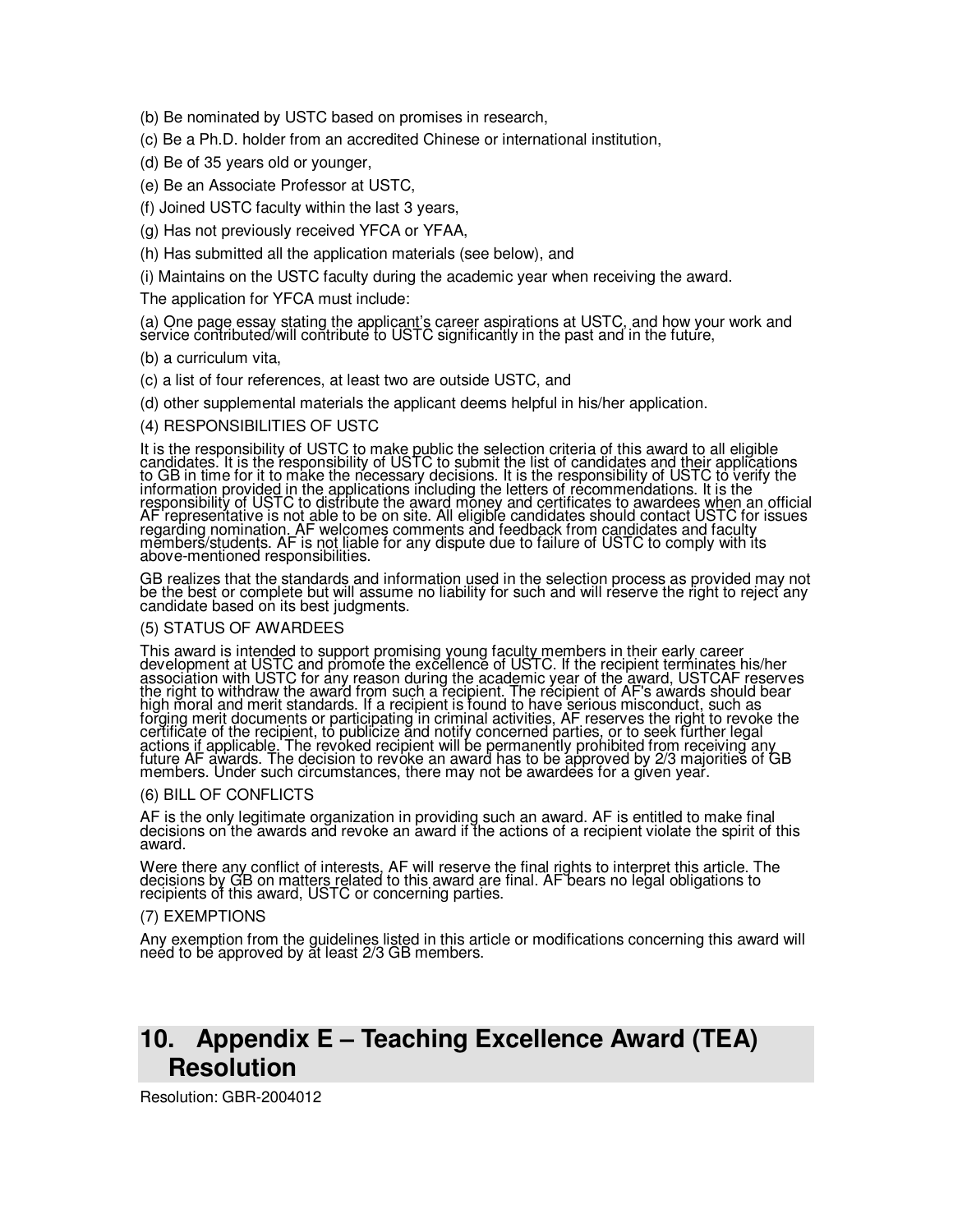Title: Guidelines for the USTCAF Teaching Excellence Award As published at: http://www.ustcaf.org/c/f?l=af/r3&w=cfn-reSol&rs=3&rd=46

Guidelines for the USTCAF Teaching Excellence Award

Note: AF is a shorthand name for the University of Science and Technology of China Alumni Foundation (USTCAF); GB stands for the governing board of USTCAF. The usage of AF or GB is exclusive in this article; no other Interpretation is acceptable.

### (1) THE GOAL

To recognize members of the USTC faculty dedicated to teaching, and to increase the awareness of the importance of fundamental courses teaching at USTC.

### (2) THE PROCESS

The Teaching Excellence Award (TEA) is awarded annually to 2 qualified members of the USTC faculty, each with a total cash amount of \$1,500, depending on the credentials of candidates and the availability of funds. Applications of no less than 2 candidates are submitted by USTC to USTCAF at least one month before the start of a new academic year. The GB first makes a preliminary decision on winners of this award and notifies USTC, then amends this preliminary decision if necessary based on the feedback from USTC. The GB announces the recipients at the beginning of a new ácademic year. The award is given out in one installment.

### (3) QUALIFICATIONS

To qualify for the TEA, a candidate MUST fulfill all of the following list of requirements:

(a) Be an active member of the USTC faculty at the Hefei campus,

(b) Be nominated by USTC based on achievements in teaching (especially the teaching of ùndergraduate fundamental courses), and recognition among USTC students,

(c) Has served on USTC faculty for at least 5 years,

(d) Has taught at least one fundamental course each school year in the past 3 years,

(e) Maintains on the USTC faculty during the academic year when receiving the award.

The application to TEA must include:

(a) A listing of courses taught by the applicant within the last 3 years, and the dates of the teáching,

### (b) a curriculum vita,

(c) other supplemental materials the applicant deems helpful in his/her application. For example, àny text book the candidate has published.

### (4) RESPONSIBILITIES OF USTC

It is the responsibility of USTC to make public the selection criteria of this award to all eligible candidates. It is the responsibility of USTC to submit the list of candidates and their applications to GB in time for it to make the necessary decisions. It is the responsibility of USTC to verify the information provided in the applications including the letters of recommendations. It is the responsibility of USTC to distribute the award money and certificates to awardees when an official AF representative is not able to be on site. All eligible candidates should contact USTC for issues regarding nomination. AF welcomes comments and feedback from candidates and faculty members/students. AF is not liable for any dispute due to failure of USTC to comply with its above-mentioned responsibilities.

GB realizes that the standards and information used in the selection process as provided may not be the best or complete but will assume no liability for such and will reserve the

right to reject any candidate based on its best judgments.

### (5) STATUS OF AWARDEES

This award is intended to recognize USTC faculty members who are dedicated to teaching at USTC, and to promotes the excellence of USTC. If the recipient terminates his/her association with USTC for any reason during the academic year of the award, USTCAF reserves the right to withdraw the award from such a recipient. The recipient of AF's awards should bear high moral and merit standards. If a recipient is found to have serious misconduct, such as forging merit documents or participating in criminal activities, AF reserves the right to revoke the certificate of the recipient, to publicize and notify concerned parties, or to seek further legal actions if applicable. The revoked recipient will be permanently banned from receiving any future AF awards. The decision to revoke an award has to be approved by 2/3 majorities of GB members.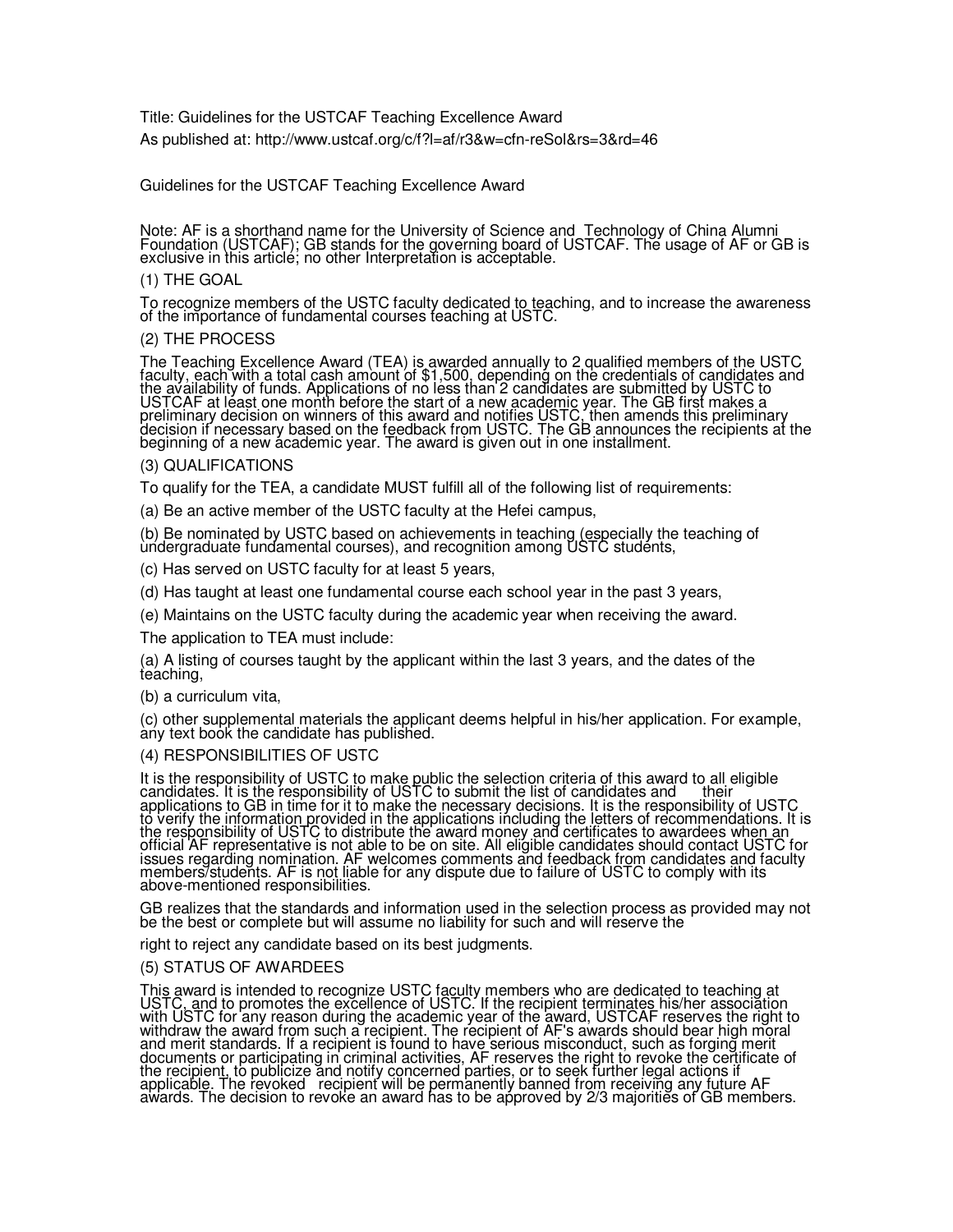### (6) BILL OF CONFLICTS

AF is the only legitimate organization in providing such an award. AF is entitled to make final decisions on the awards and revoke an award if the actions of a recipient violate the spirit of this award. Were there any conflict of interests, AF will reserve the final rights to interpret this article. The decisions by GB on matters related to this award are final. AF bears no legal obligations to recipients of this award, USTC or concerning parties.

### (7) EXEMPTIONS

Any exemption from the guidelines listed in this article or modifications concerning this award will neéd to be approved by ăt least 2/3 GB members.

Author: Jian, DING, Sponsors: HU Rongxiang, ZHANG Shangyou

# **11. Appendix F – Sample Award Certificates and Cards**

Sample Certificate: Front:



Sample Certificate: Back: